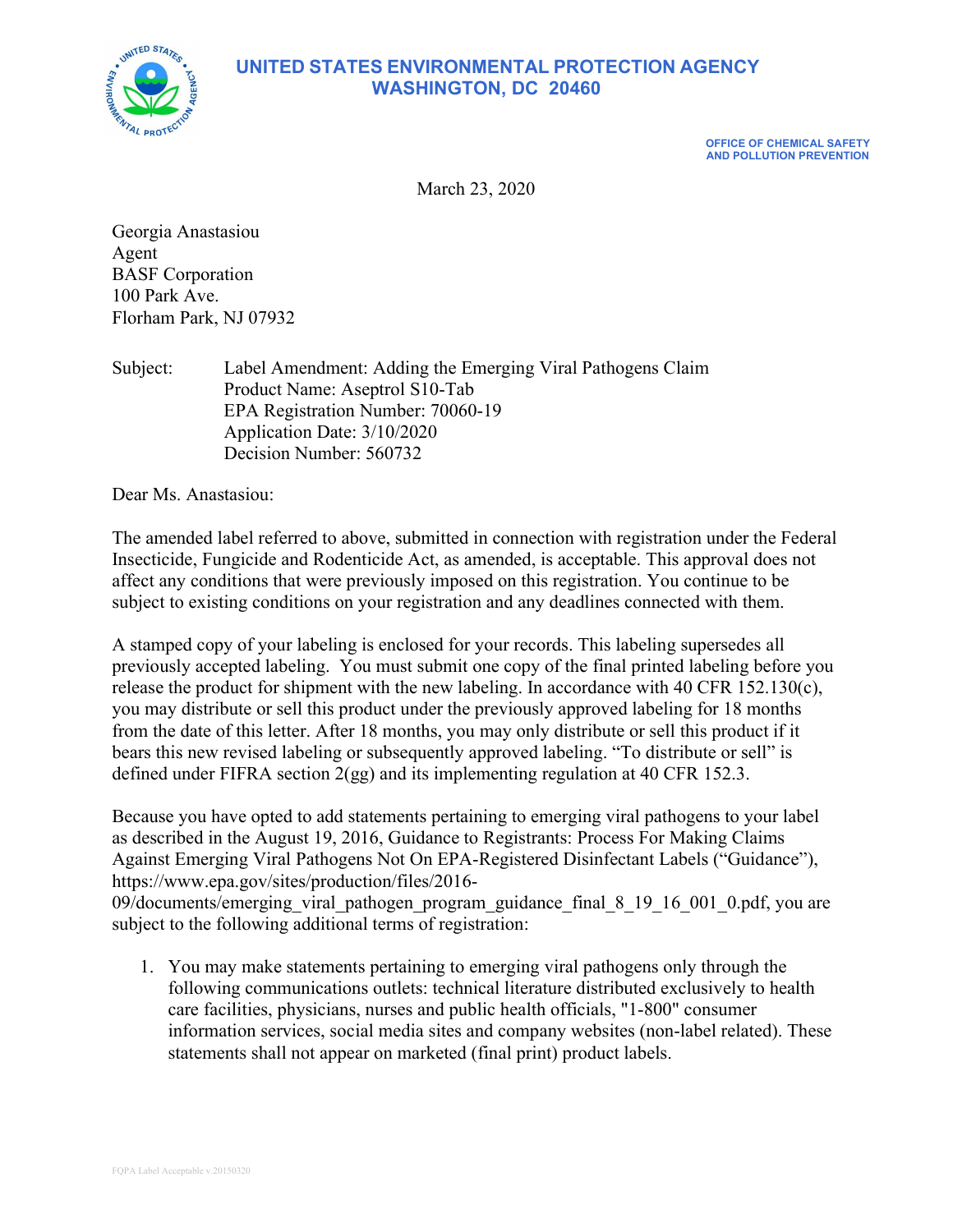Page 2 of 3 EPA Reg. No. 70060-19 Decision No. 560732

- 2. Your statements pertaining to emerging viral pathogens must adhere to the format approved on the Agency-accepted master label.
- 3. You may make statements pertaining to emerging viral pathogens only upon a disease outbreak that meets all the following criteria:
	- a. The causative organism must be a virus that causes an infectious disease that has appeared in a human or animal population in the U.S. for the first time, or that may have existed previously but is rapidly increasing in incidence or geographic range.

i. For human disease, the outbreak is listed in one of the following Centers for Disease Control (CDC) publications:

- A. CDC Current Outbreak List for "U.S. Based Outbreaks" (www.cdc.gov/outbreaks),
- B. CDC Current Outbreak List for "Outbreaks Affecting International Travelers" with an "Alert" or "Advisory" classification (www.cdc.gov/outbreaks) (also released through the CDC's Health Alert Network (HAN) notification process)
- C. Healthcare-Associated Infections (HAIs) Outbreaks and Patient Notifications page (www.cdc.gov/hai/outbreaks)

ii. For animal disease, the outbreak is identified as an infectious disease outbreak in animals within the U.S. on the World Organization for Animal Health (OIE) Weekly Disease Information page

(www.oie.int/wahis\_2/public/wahid.php/Diseaseinformation/WI).

A. The CDC or OIE has identified the taxonomy, including the viral family and/or species, of the pathogen and provides notice to the public of the identity of the emerging virus that is responsible for an infectious disease outbreak. Based on the taxonomy of the outbreak pathogen identified by the CDC or OEI, the pathogen's viral subgroup are small non-enveloped, large non-enveloped, and enveloped.

B. The virus can be transmitted via environmental surfaces (non-vector transmission), and environmental surface disinfection has been recommended by the CDC, OIE or EPA to control the spread of the pathogen.

4. You may begin communicating statements pertaining to emerging viral pathogens only upon CDC or OIE's publication per term 3.a. of an outbreak of an emerging viral pathogen meeting all of the criteria of term 3. You must cease and remove all such nonlabel communications intended for consumers no later than 24 months after the original publication of the outbreak per term 3.a., unless the Agency issue written guidance to the contrary due to continued public health concerns. The emerging pathogen claim language may remain on the master label.